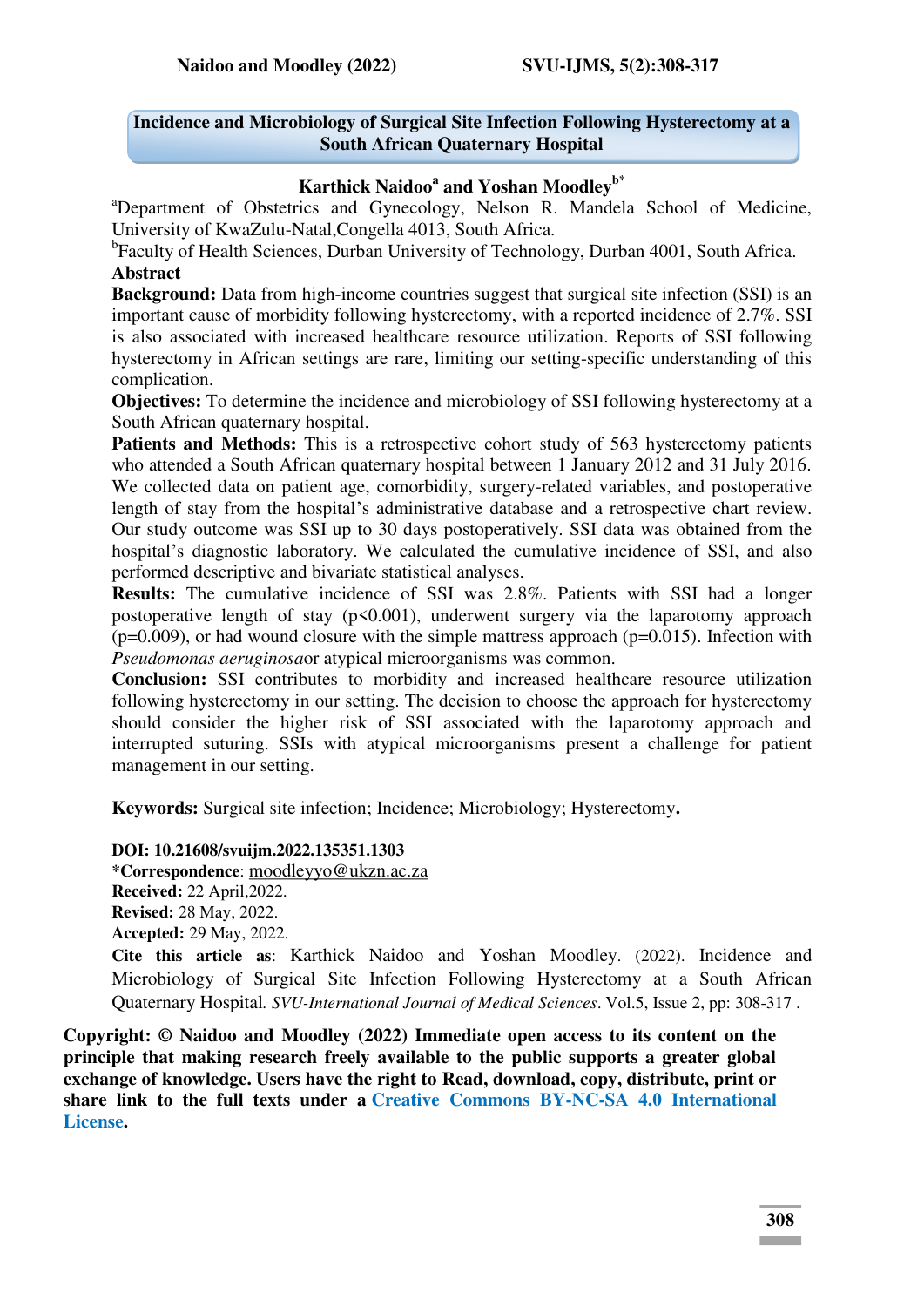## **Introduction**

Hysterectomy remains one of the most commonly performed surgical procedures throughout the world **(Hammer et al., 2015)**. It is used to treat a variety of gynaecologic conditions affecting the female reproductive tract, including benign disease, preinvasive disease, invasive disease, and acute conditions**(Lefebvre et al., 2002)**.Surgical intervention is often not without risk, and a proportion of women undergoing hysterectomy will likely suffer a postoperative complication. Surgical site infection (SSI) is one of the most frequently encountered complications following gynaecologic surgery **(Erekson et al., 2011)**. An analysis of high-quality patient data collected as part of the American College of Surgeons National Surgical Quality Improvement Program (ACS-NSQIP), found that the overall incidence of SSI in a cohort of 13822 hysterectomy patients was 2.7% **(Lake et al., 2013)**. Gram-negative bacilli, enterococci, group B streptococci, or anaerobes werethe most frequently encountered microorganisms isolated from the infected surgical wounds of women who had undergone gynaecologic procedures**(Mangram et al., 1999)**.In addition to its impact on postoperative morbidity in patients undergoing hysterectomy, evidence from high-income countries shows that SSI also increases postoperative length of stay and thus has implications for healthcare resource utilization in these settings**(Mahdi et al., 2014; Morgan et al., 2016)**.

Surgical approaches to hysterectomy have advanced since the first procedures were performed in the1800's **(Sutton, 1997)**, and now there are three broad surgical approaches to consider: Laparoscopic**(Einarsson and Suzuki,**  **2009)**, vaginal**(Veronikis, 2015)**, and laparotomy**(Hiramatsu, 2019)**. The aforementioned ACS-NSQIP analysis conducted by Lake et al., found that the odds of SSI varied according to the surgical approach used**(Lake et al., 2013)**. More specifically, Lake et al., observed that the odds of superficial SSI in patients who had hysterectomy via the laparotomy approach was almost four-fold higher than patients who had hysterectomy via the vaginal approach**(Lake et al., 2013)**. The odds of superficial SSI were found to be similar in patients who had hysterectomy via the vaginal and laparoscopic approaches **(Lake et al., 2013)**.

South African women currently face several reproductive health challenges, including HIV infection and cancer **(Sathiya Susuman, 2018)**. Accordingly, up to 13.4% of surgeries performed in the country each week were gynaecologic procedures**(Biccard and Madiba, 2015)**. However, South African studies which have sought to describe the incidence and microbiology of SSI following hysterectomy were rare. This dearth in the setting-specific knowledge hinders our efforts to prevent and treat SSI in South African patients undergoing hysterectomy. Knowing the incidence of SSI in women undergoing hysterectomy via each of the three surgical approaches would allow us to stratify SSI risk according to surgical approach. Women undergoing surgery via a high-risk approach could then be targeted for additional preventative measures. Improved knowledge of the microorganisms implicated in SSI following hysterectomy could be used to improve clinical decision-making related to antibiotic selection in our setting. Given the important implications of this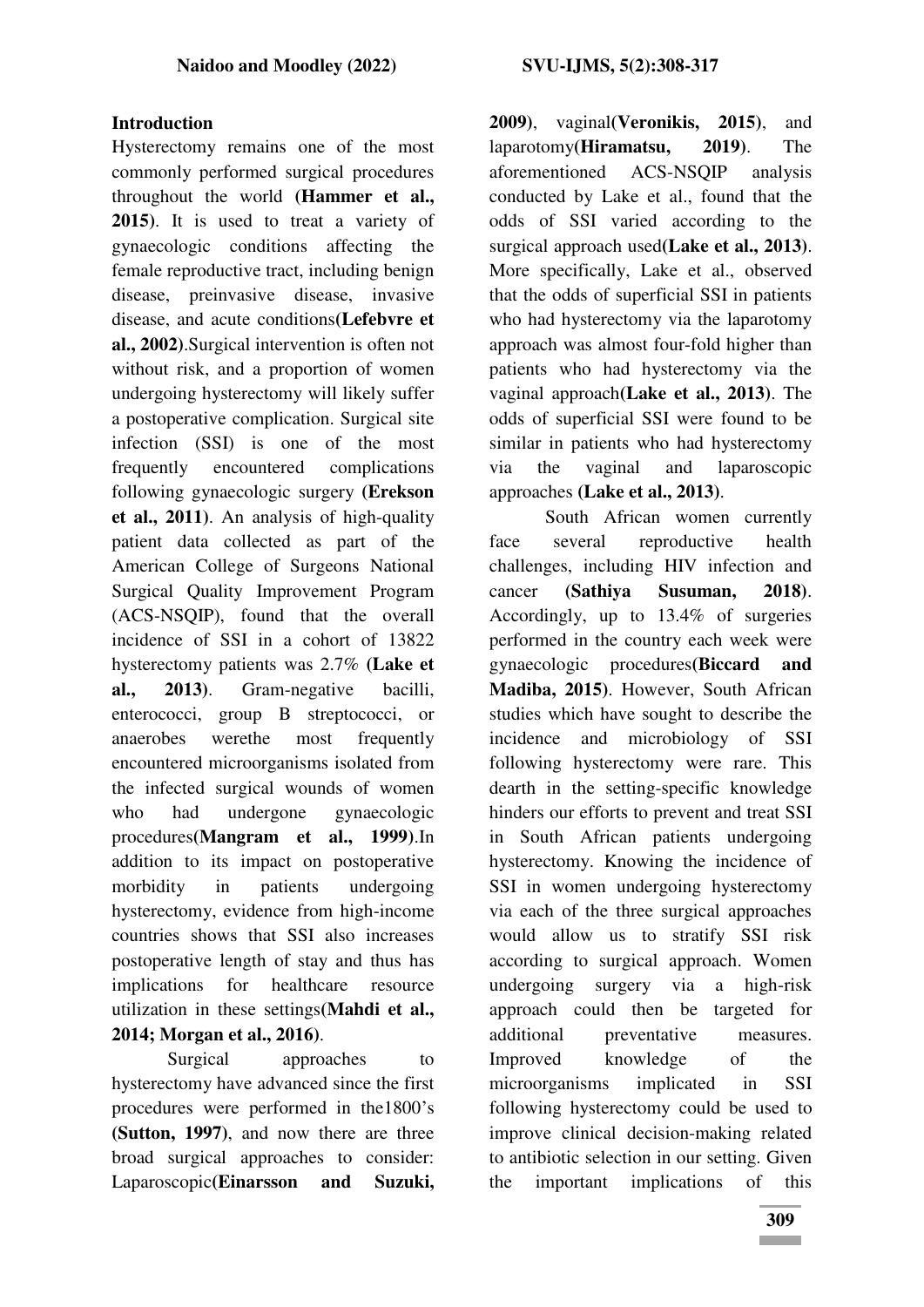knowledge for the management of hysterectomy patients in South Africa, we sought to address the paucity in the literature around SSI incidence and microbiology in this surgical population.

## **Patients and methods**

### *Study design and location*

We conducted a retrospective cohort study of hysterectomy patient data from the Inkosi Albert Luthuli Central Hospital (IALCH) in Durban, South Africa. IALCH is an 850-bed government-funded hospital which provides specialist medical and surgical services to the population of the KwaZulu-Natal Province and part of the Eastern Cape Province, South Africa.

## *Study sample*

Our study sample consisted of 563 consecutive patients aged >18 years old who underwent hysterectomy at IALCH between 1 January 2012 and 31 July 2016. All eligible patients were identified from the operating room schedules at IALCH during the study period.

#### *Data source*

The patient's age, the surgical approach used, the duration of the surgery, and postoperative length of stay were extracted directly from the IALCH electronic administrative database system. We also performed a retrospective chart review of the patient medical records and collected data on comorbidity, indication for surgery, previous laparotomy scar, antibiotic prophylaxis receipt, intraoperative adhesions, suture material, and whether a simple mattress closure was used. Our study outcome was SSI. The Centres for Disease Control definition of SSI was adopted in our research**(Mangram et al., 1999)**. Under this definition, SSI requires evidence of clinical signs and symptoms of infection and does not rely solely on microbiological evidence of infection. Clinical signs and symptoms of SSI include swelling and redness around the surgical site, pain at the surgical site, pus, fever, wound dehiscence, or histopathological/radiological evidence of infection**(Mangram et al., 1999)**. It is standard of care at IALCH that patients in whom SSI is clinically suspected have a pus swab taken from their surgical wound, which is then sent to the hospital's diagnostic laboratory for microbiological testing. Therefore, all patients in our study who had pus swabs recorded were considered SSI cases. Microbiology testing data, including evidence of pus swab orders and microbiological culture results, were obtained from the diagnostic laboratory at IALCH. We measured SSI from the date of surgery until 30 days postoperatively. All study data were maintained in a de-identified, passwordprotected electronic spreadsheet.

# *Statistical analysis*

We used R version 3.6.2 (R Foundation, Vienna, Austria) to conduct our statistical analyses. After importing the electronic spreadsheet containing our study data into the R statistical software package, the first step in our analysis plan involved conducting a descriptive statistical analysis to summarize the characteristics of our study sample. This was done by calculating medians and interquartile ranges (IQR) for continuous variables, and frequencies and percentages for categorical variables. We then calculated the cumulative incidence of SSIvia the traditional epidemiologic approach, using the number of patients with SSI as the numerator and the total number of patients in the study sample as the denominator. This result was multiplied by 100, to yield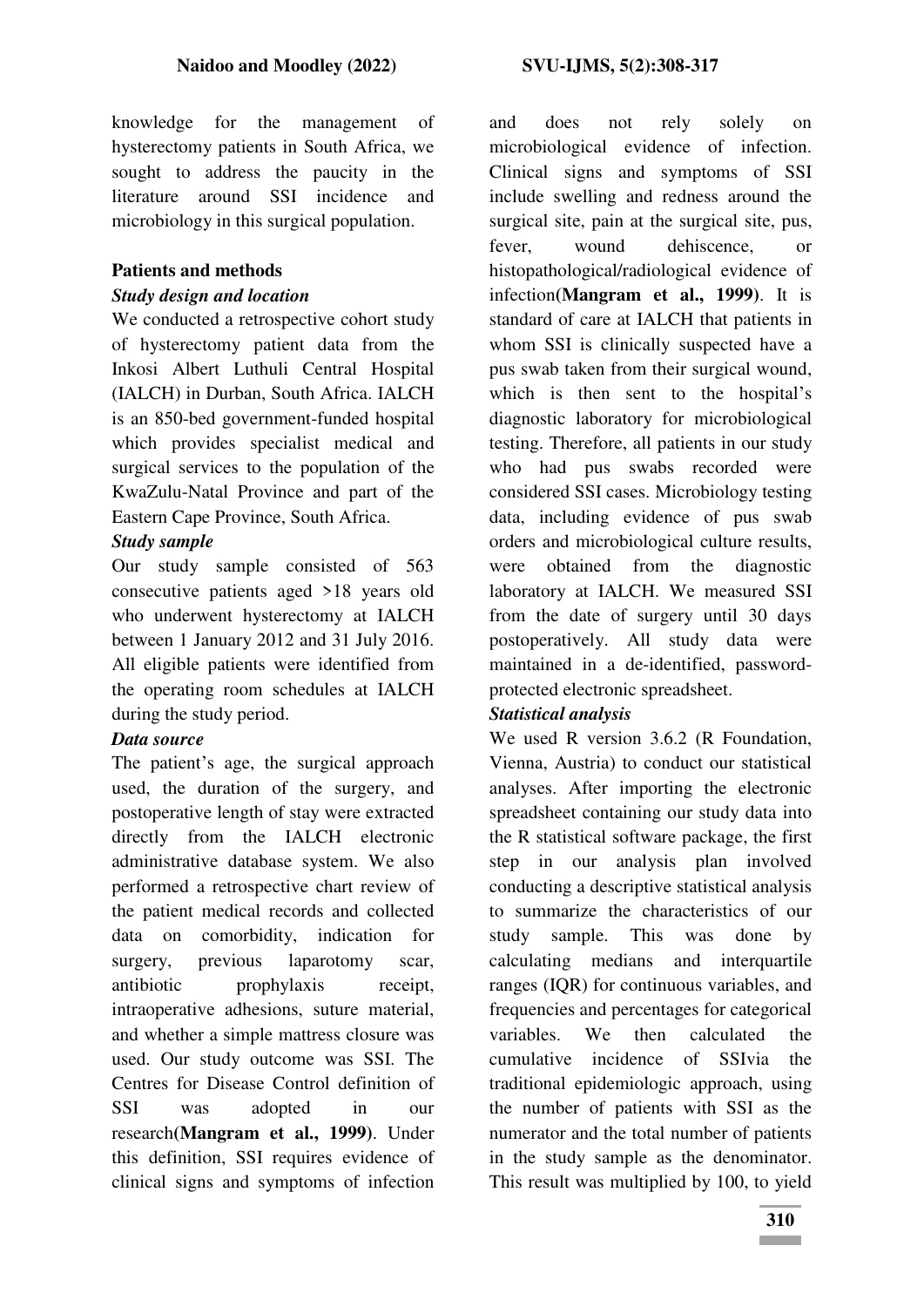the cumulative incidence of SSI in our study sample as a percentage. We used descriptive statistics to calculate the median time to SSI in afflicted patients. A bivariate statistical analysis (Mann-Whitney U Test for continuous variables and the Fisher's Exact Test for categorical variables) was used to compare the characteristics of patients with and without SSI. Statistical significance in the bivariate analysis was set at p<0.050.Lastly, descriptive statistics were used to determine the most frequently isolated microorganisms from pus swab cultures.

#### *Ethical consideration*

This study was approved by the University of KwaZulu-Natal Biomedical Research Ethics Committee (Protocol BREC/00002523/202).

#### **Results**

Our study sample (N=563 patients) is described in (**Table 1**). The median age was 52.0 (IQR: 43.0-63.0) years. The most common comorbid condition was hypertension (232 patients, 41.2%). The most common surgical approach was

laparotomy (324 patients, 57.5%). All laparotomies were performed with a standard midline incision method. Most surgeries were performed for cancer (179 patients, 31.8%). A total of 61 patients (10.1%) had a previous laparotomy scar. The majority of patients in this study received antibiotic prophylaxis (445 patients, 79.0%). Intraoperative adhesions were reported in 77 patients (13.7%). The median duration of surgery was 110.0 (IQR: 85.0-140.0) minutes, and the median postoperative length of stay was 4.0 (IQR: 3.0-5.0) days. Vicryl sutures were the most frequently used material for wound closure (272 patients, 48.3%). Closure of the surgical wound was performed using the simple mattress approach in 56 patients (9.9%). Of the 563 patients comprising our study sample, 16 suffered SSI within 30 days following surgery (Cumulative incidence of 2.8%). All SSIs recorded in this study were superficial SSIs. In the 16 patients who suffered SSI, the median time to infection was 9.5 (IQR: 4.0-13.3) days.

| <b>Characteristic</b>                             | <b>Summary statistic</b> |
|---------------------------------------------------|--------------------------|
| Age in years                                      |                          |
| Median (IQR)                                      | $52.0(43.0-63.0)$        |
| Comorbidity and general condition                 |                          |
| BMI in $Kg/m^2$ – Median (IQR)<br>$\bullet$       | $30.8(26.1-35.7)$        |
| Haemoglobin in $g/dL$ – Median (IQR)<br>$\bullet$ | $12.1(10.9-13.1)$        |
| Diabetes, $n$ (% of N=563)<br>$\bullet$           | 87 (15.5)                |
| Hypertension, $n$ (% of N=563)                    | 232(41.2)                |
| Cardiac disease, $n$ (% of N=563)<br>$\bullet$    | 54 (9.6)                 |
| HIV, n $(\%$ of N=563)                            | 120(21.3)                |
| <b>Indication for surgery</b>                     |                          |
| Bleeding, $n$ (% of N=563)                        | 18(3.2)                  |
| Cancer, $n$ (% of N=563)                          | 179 (31.8)               |
| Fibroids, n $(\%$ of N=563)                       | 102(18.1)                |
| Other reason, n (% of N=563)                      | 178 (31.6)               |
| Prolapse, $n$ (% of N=563)                        | 86 (15.3)                |

**Table 1. Description of the study sample**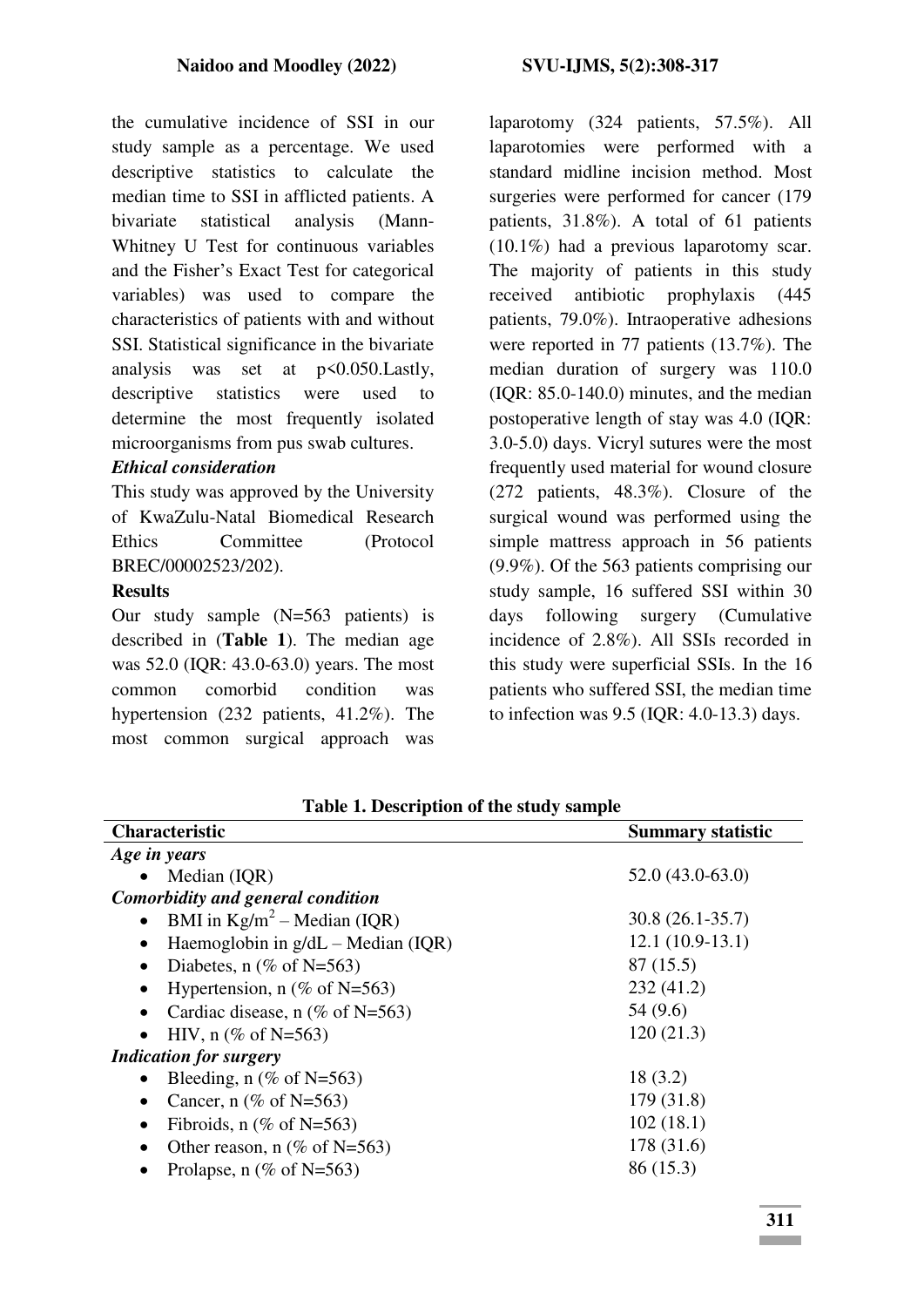*Previous laparotomy scar* 

| 1 гетиня шригонні ясиг               |                        |
|--------------------------------------|------------------------|
| No, n (% of N=563)                   | 502 (89.2)             |
| Yes, $n$ (% of N=563)                | 61(10.8)               |
| Antibiotic prophylaxis               |                        |
| No, n (% of N=563)                   | 118(21.0)              |
| Yes, n $(\%$ of N=563)               | 445 (79.0)             |
| Surgical approach                    |                        |
| Laparoscopic, $n$ (% of N=563)       | 118(21.0)              |
| Vaginal, n (% of N=563)<br>$\bullet$ | 121(21.5)              |
| Laparotomy, $n$ (% of N=563)         | 324(57.5)              |
| <b>Intraoperative adhesions</b>      |                        |
| No,n (% of N=563)                    | 486 (86.3)             |
| Yes, n (% of N=563)                  | 77(13.7)               |
| <b>Surgical duration in minutes</b>  |                        |
| Median (IQR)                         | $110.0 (85.0 - 140.0)$ |
| <b>Suture material</b>               |                        |
| Monocryl, n $(\%$ of N=563)          | 66(11.7)               |
| None, $n$ (% of N=563)<br>$\bullet$  | 29(5.2)                |
| Nylon, $n$ (% of N=563)<br>$\bullet$ | 41(7.3)                |
| Other material, $n$ (% of N=563)     | 155(27.5)              |
| Vicryl, $n$ (% of N=563)             | 272 (48.3)             |
| Simple mattress closure              |                        |
| No, n (% of N=563)                   | 507(90.1)              |
| Yes, n (% of N=563)                  | 56 (9.9)               |
| Postoperative length of stay in days |                        |
| Median (IQR)                         | $4.0(3.0-5.0)$         |
| <b>Study outcome</b>                 |                        |
| SSI, n (% of N=563)                  | 16(2.8)                |
|                                      |                        |

We present a statistical comparison of characteristics between the SSI and no-SSI groups in (**Table 2**). The median postoperative length of stay was 4.5 days longer in the SSI group when compared with the no-SSI group  $(p<0.001)$ . With regard to surgical approach, there was a significantly higher proportion of patients who underwent laparotomy in the SSI group versus the no-SSI group (93.8% versus 56.5%, p=0.009).We also observed a higher proportion of patients who had their wounds closed using the simple mattress approach in the SSI group versus the no-SSI group (31.2% versus 9.3%,

p=0.015).We did not observe statistically significant associations between any of the other variables investigated in this study and SSI.

**Table 3** shows a list of microorganisms isolated from the 16 SSIs observed in our study sample. *Pseudomonas aeruginosa*was the most frequently isolated microorganism (4 SSIs, 25.0% of all SSIs in our study). Another important finding from the microbiological culture analysis was the high number of culture-negative SSIs (4 SSIs, 25.0% of all SSIs in our study).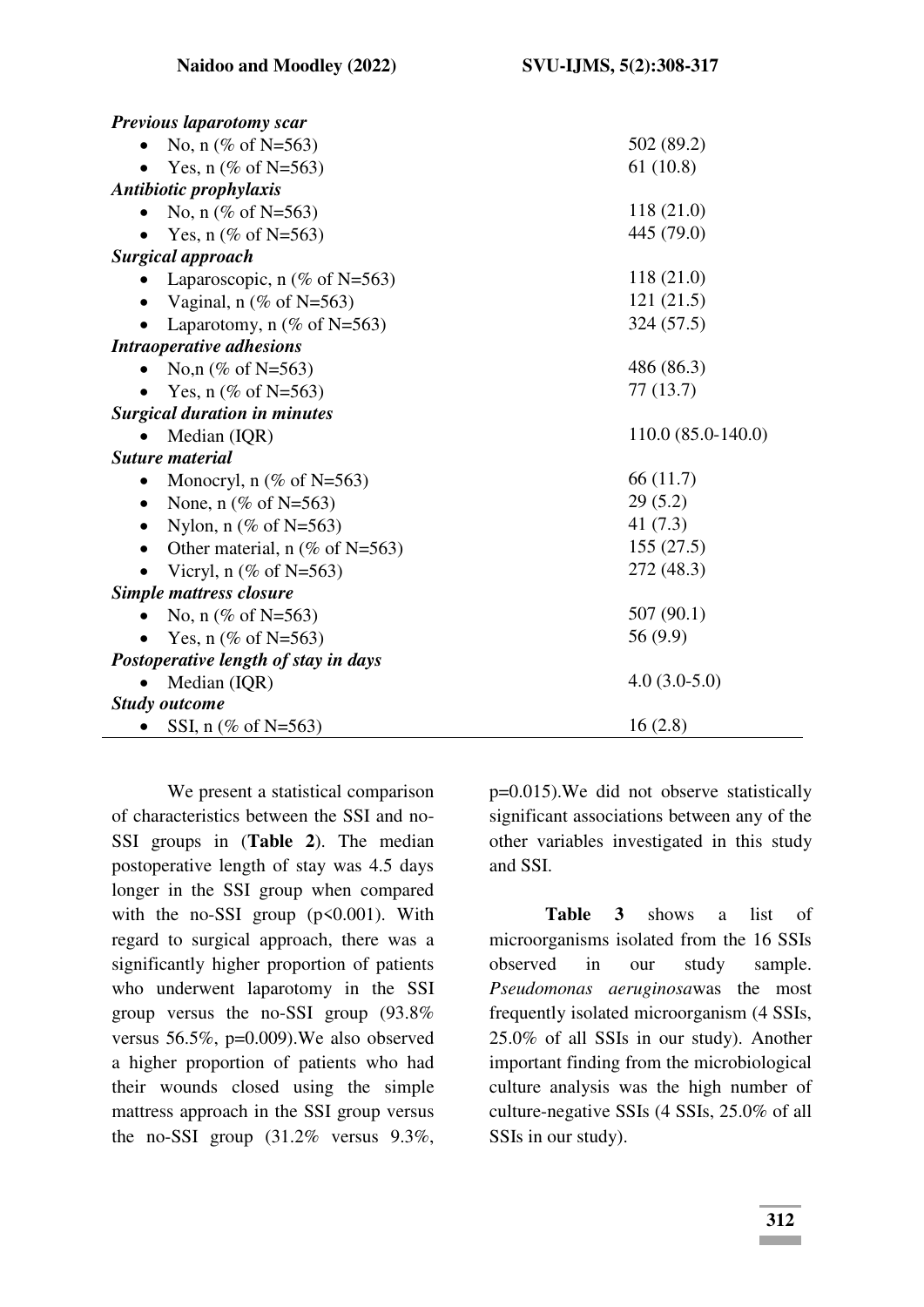| $SSI(N=16)$<br>No SSI (N=547)<br>Characteristic<br>p-value<br>Age in years<br>49.5<br>0.976<br>52.0<br>Median (IQR)<br>$(41.5-65.3)$<br>$(43.0 - 63.0)$<br>Comorbidity and general condition<br>30.8<br>32.4<br>0.215<br>BMI in $Kg/m^2$ – Median (IQR)<br>$(29.2 - 38.7)$<br>$(25.9 - 35.7)$<br>11.5<br>12.1<br>0.407<br>Haemoglobin in $g/dL$ – Median (IQR)<br>$\bullet$<br>$(10.2 - 13.0)$<br>$(11.0-13.0)$<br>0.289<br>4(25.0)<br>83 (15.2)<br>Diabetes, $n$ (% of N)<br>٠<br>6(37.5)<br>226(41.3)<br>0.804<br>Hypertension, $n$ (% of N)<br>$\bullet$<br>51(9.3)<br>0.191<br>3(18.8)<br>Cardiac disease, $n$ (% of N)<br>$\bullet$<br>119 (21.8)<br>0.214<br>1(6.3)<br>HIV, $n$ (% of N)<br><b>Indication for surgery</b><br>0.267<br>1(6.3)<br>17(3.1)<br>Bleeding, $n$ (% of N)<br>$\bullet$<br>7(43.7)<br>Cancer, $n$ (% of N)<br>172(31.4)<br>$\bullet$<br>2(12.5)<br>100(18.3)<br>Fibroids, $n$ (% of N)<br>$\bullet$<br>6(37.5)<br>172(31.5)<br>Other reason, $n$ (% of N)<br>$\bullet$<br>0(0.0)<br>Prolapse, $n$ (% of N)<br>86 (15.7)<br>Previous laparotomy scar<br>0.084<br>12(75.0)<br>490 (89.6)<br>No,n (% of N)<br>$\bullet$<br>4(25.0)<br>57(10.4)<br>Yes, $n \ (\% \ of \ N)$<br>Antibiotic prophylaxis<br>0.347<br>5(31.2)<br>113(20.7)<br>No,n $(\%$ of N)<br>$\bullet$<br>11 (68.8)<br>434 (79.3)<br>Yes, $n \ (\% \ of \ N)$<br>$\bullet$<br>Surgical approach<br>0.009<br>0(0.0)<br>118(21.6)<br>Laparoscopic, $n$ (% of N)<br>120(21.9)<br>1(6.2)<br>Vaginal, $n$ (% of N)<br>$\bullet$<br>15(93.8)<br>309 (56.5)<br>Laparotomy, n (% of N)<br><b>Intraoperative adhesions</b><br>13 (81.2)<br>473 (86.5)<br>0.470<br>No,n (% of N)<br>3(18.8)<br>74(13.5)<br>Yes,n (% of N)<br>$\bullet$<br><b>Surgical duration in minutes</b><br>115.0<br>110<br>0.136<br>Median (IQR)<br>$(109.0 - 146.2)$<br>$(85.0 - 140.0)$<br><b>Suture material</b><br>0.157<br>3(18.8)<br>63(11.5)<br>Monocryl, $n \ (\% \ of \ N)$<br>$\bullet$<br>0(0.0)<br>29(5.3)<br>None, $\mathfrak{n}$ (% of N)<br>$\bullet$<br>2(12.5)<br>39(7.1)<br>Nylon, $\mathfrak{n}$ (% of N)<br>٠<br>7(43.7)<br>148(27.1)<br>Other material, $($ % of N)<br>$\bullet$<br>4(25.0)<br>268 (49.0)<br>Vicryl, $n \ (\% \ of \ N)$<br>$\bullet$<br><b>Simple mattress closure</b><br>No,n $(\%$ of N)<br>11(68.8)<br>496 (90.7)<br>0.015<br>5(31.2)<br>55 $(9.3)$<br>Yes, $n \ (\% \ of \ N)$<br>Postoperative length of stay in days<br>Median (IQR)<br>$8.5(5.8-18.5)$<br>0.001<br>$4.0(3.0-5.0)$ | study |  |  |  |  |
|--------------------------------------------------------------------------------------------------------------------------------------------------------------------------------------------------------------------------------------------------------------------------------------------------------------------------------------------------------------------------------------------------------------------------------------------------------------------------------------------------------------------------------------------------------------------------------------------------------------------------------------------------------------------------------------------------------------------------------------------------------------------------------------------------------------------------------------------------------------------------------------------------------------------------------------------------------------------------------------------------------------------------------------------------------------------------------------------------------------------------------------------------------------------------------------------------------------------------------------------------------------------------------------------------------------------------------------------------------------------------------------------------------------------------------------------------------------------------------------------------------------------------------------------------------------------------------------------------------------------------------------------------------------------------------------------------------------------------------------------------------------------------------------------------------------------------------------------------------------------------------------------------------------------------------------------------------------------------------------------------------------------------------------------------------------------------------------------------------------------------------------------------------------------------------------------------------------------------------------------------------------------------------------------------------------------------------------------------------------------------------------------------------------------------------------------------------------------------------------|-------|--|--|--|--|
|                                                                                                                                                                                                                                                                                                                                                                                                                                                                                                                                                                                                                                                                                                                                                                                                                                                                                                                                                                                                                                                                                                                                                                                                                                                                                                                                                                                                                                                                                                                                                                                                                                                                                                                                                                                                                                                                                                                                                                                                                                                                                                                                                                                                                                                                                                                                                                                                                                                                                      |       |  |  |  |  |
|                                                                                                                                                                                                                                                                                                                                                                                                                                                                                                                                                                                                                                                                                                                                                                                                                                                                                                                                                                                                                                                                                                                                                                                                                                                                                                                                                                                                                                                                                                                                                                                                                                                                                                                                                                                                                                                                                                                                                                                                                                                                                                                                                                                                                                                                                                                                                                                                                                                                                      |       |  |  |  |  |
|                                                                                                                                                                                                                                                                                                                                                                                                                                                                                                                                                                                                                                                                                                                                                                                                                                                                                                                                                                                                                                                                                                                                                                                                                                                                                                                                                                                                                                                                                                                                                                                                                                                                                                                                                                                                                                                                                                                                                                                                                                                                                                                                                                                                                                                                                                                                                                                                                                                                                      |       |  |  |  |  |
|                                                                                                                                                                                                                                                                                                                                                                                                                                                                                                                                                                                                                                                                                                                                                                                                                                                                                                                                                                                                                                                                                                                                                                                                                                                                                                                                                                                                                                                                                                                                                                                                                                                                                                                                                                                                                                                                                                                                                                                                                                                                                                                                                                                                                                                                                                                                                                                                                                                                                      |       |  |  |  |  |
|                                                                                                                                                                                                                                                                                                                                                                                                                                                                                                                                                                                                                                                                                                                                                                                                                                                                                                                                                                                                                                                                                                                                                                                                                                                                                                                                                                                                                                                                                                                                                                                                                                                                                                                                                                                                                                                                                                                                                                                                                                                                                                                                                                                                                                                                                                                                                                                                                                                                                      |       |  |  |  |  |
|                                                                                                                                                                                                                                                                                                                                                                                                                                                                                                                                                                                                                                                                                                                                                                                                                                                                                                                                                                                                                                                                                                                                                                                                                                                                                                                                                                                                                                                                                                                                                                                                                                                                                                                                                                                                                                                                                                                                                                                                                                                                                                                                                                                                                                                                                                                                                                                                                                                                                      |       |  |  |  |  |
|                                                                                                                                                                                                                                                                                                                                                                                                                                                                                                                                                                                                                                                                                                                                                                                                                                                                                                                                                                                                                                                                                                                                                                                                                                                                                                                                                                                                                                                                                                                                                                                                                                                                                                                                                                                                                                                                                                                                                                                                                                                                                                                                                                                                                                                                                                                                                                                                                                                                                      |       |  |  |  |  |
|                                                                                                                                                                                                                                                                                                                                                                                                                                                                                                                                                                                                                                                                                                                                                                                                                                                                                                                                                                                                                                                                                                                                                                                                                                                                                                                                                                                                                                                                                                                                                                                                                                                                                                                                                                                                                                                                                                                                                                                                                                                                                                                                                                                                                                                                                                                                                                                                                                                                                      |       |  |  |  |  |
|                                                                                                                                                                                                                                                                                                                                                                                                                                                                                                                                                                                                                                                                                                                                                                                                                                                                                                                                                                                                                                                                                                                                                                                                                                                                                                                                                                                                                                                                                                                                                                                                                                                                                                                                                                                                                                                                                                                                                                                                                                                                                                                                                                                                                                                                                                                                                                                                                                                                                      |       |  |  |  |  |
|                                                                                                                                                                                                                                                                                                                                                                                                                                                                                                                                                                                                                                                                                                                                                                                                                                                                                                                                                                                                                                                                                                                                                                                                                                                                                                                                                                                                                                                                                                                                                                                                                                                                                                                                                                                                                                                                                                                                                                                                                                                                                                                                                                                                                                                                                                                                                                                                                                                                                      |       |  |  |  |  |
|                                                                                                                                                                                                                                                                                                                                                                                                                                                                                                                                                                                                                                                                                                                                                                                                                                                                                                                                                                                                                                                                                                                                                                                                                                                                                                                                                                                                                                                                                                                                                                                                                                                                                                                                                                                                                                                                                                                                                                                                                                                                                                                                                                                                                                                                                                                                                                                                                                                                                      |       |  |  |  |  |
|                                                                                                                                                                                                                                                                                                                                                                                                                                                                                                                                                                                                                                                                                                                                                                                                                                                                                                                                                                                                                                                                                                                                                                                                                                                                                                                                                                                                                                                                                                                                                                                                                                                                                                                                                                                                                                                                                                                                                                                                                                                                                                                                                                                                                                                                                                                                                                                                                                                                                      |       |  |  |  |  |
|                                                                                                                                                                                                                                                                                                                                                                                                                                                                                                                                                                                                                                                                                                                                                                                                                                                                                                                                                                                                                                                                                                                                                                                                                                                                                                                                                                                                                                                                                                                                                                                                                                                                                                                                                                                                                                                                                                                                                                                                                                                                                                                                                                                                                                                                                                                                                                                                                                                                                      |       |  |  |  |  |
|                                                                                                                                                                                                                                                                                                                                                                                                                                                                                                                                                                                                                                                                                                                                                                                                                                                                                                                                                                                                                                                                                                                                                                                                                                                                                                                                                                                                                                                                                                                                                                                                                                                                                                                                                                                                                                                                                                                                                                                                                                                                                                                                                                                                                                                                                                                                                                                                                                                                                      |       |  |  |  |  |
|                                                                                                                                                                                                                                                                                                                                                                                                                                                                                                                                                                                                                                                                                                                                                                                                                                                                                                                                                                                                                                                                                                                                                                                                                                                                                                                                                                                                                                                                                                                                                                                                                                                                                                                                                                                                                                                                                                                                                                                                                                                                                                                                                                                                                                                                                                                                                                                                                                                                                      |       |  |  |  |  |
|                                                                                                                                                                                                                                                                                                                                                                                                                                                                                                                                                                                                                                                                                                                                                                                                                                                                                                                                                                                                                                                                                                                                                                                                                                                                                                                                                                                                                                                                                                                                                                                                                                                                                                                                                                                                                                                                                                                                                                                                                                                                                                                                                                                                                                                                                                                                                                                                                                                                                      |       |  |  |  |  |
|                                                                                                                                                                                                                                                                                                                                                                                                                                                                                                                                                                                                                                                                                                                                                                                                                                                                                                                                                                                                                                                                                                                                                                                                                                                                                                                                                                                                                                                                                                                                                                                                                                                                                                                                                                                                                                                                                                                                                                                                                                                                                                                                                                                                                                                                                                                                                                                                                                                                                      |       |  |  |  |  |
|                                                                                                                                                                                                                                                                                                                                                                                                                                                                                                                                                                                                                                                                                                                                                                                                                                                                                                                                                                                                                                                                                                                                                                                                                                                                                                                                                                                                                                                                                                                                                                                                                                                                                                                                                                                                                                                                                                                                                                                                                                                                                                                                                                                                                                                                                                                                                                                                                                                                                      |       |  |  |  |  |
|                                                                                                                                                                                                                                                                                                                                                                                                                                                                                                                                                                                                                                                                                                                                                                                                                                                                                                                                                                                                                                                                                                                                                                                                                                                                                                                                                                                                                                                                                                                                                                                                                                                                                                                                                                                                                                                                                                                                                                                                                                                                                                                                                                                                                                                                                                                                                                                                                                                                                      |       |  |  |  |  |
|                                                                                                                                                                                                                                                                                                                                                                                                                                                                                                                                                                                                                                                                                                                                                                                                                                                                                                                                                                                                                                                                                                                                                                                                                                                                                                                                                                                                                                                                                                                                                                                                                                                                                                                                                                                                                                                                                                                                                                                                                                                                                                                                                                                                                                                                                                                                                                                                                                                                                      |       |  |  |  |  |
|                                                                                                                                                                                                                                                                                                                                                                                                                                                                                                                                                                                                                                                                                                                                                                                                                                                                                                                                                                                                                                                                                                                                                                                                                                                                                                                                                                                                                                                                                                                                                                                                                                                                                                                                                                                                                                                                                                                                                                                                                                                                                                                                                                                                                                                                                                                                                                                                                                                                                      |       |  |  |  |  |
|                                                                                                                                                                                                                                                                                                                                                                                                                                                                                                                                                                                                                                                                                                                                                                                                                                                                                                                                                                                                                                                                                                                                                                                                                                                                                                                                                                                                                                                                                                                                                                                                                                                                                                                                                                                                                                                                                                                                                                                                                                                                                                                                                                                                                                                                                                                                                                                                                                                                                      |       |  |  |  |  |
|                                                                                                                                                                                                                                                                                                                                                                                                                                                                                                                                                                                                                                                                                                                                                                                                                                                                                                                                                                                                                                                                                                                                                                                                                                                                                                                                                                                                                                                                                                                                                                                                                                                                                                                                                                                                                                                                                                                                                                                                                                                                                                                                                                                                                                                                                                                                                                                                                                                                                      |       |  |  |  |  |
|                                                                                                                                                                                                                                                                                                                                                                                                                                                                                                                                                                                                                                                                                                                                                                                                                                                                                                                                                                                                                                                                                                                                                                                                                                                                                                                                                                                                                                                                                                                                                                                                                                                                                                                                                                                                                                                                                                                                                                                                                                                                                                                                                                                                                                                                                                                                                                                                                                                                                      |       |  |  |  |  |
|                                                                                                                                                                                                                                                                                                                                                                                                                                                                                                                                                                                                                                                                                                                                                                                                                                                                                                                                                                                                                                                                                                                                                                                                                                                                                                                                                                                                                                                                                                                                                                                                                                                                                                                                                                                                                                                                                                                                                                                                                                                                                                                                                                                                                                                                                                                                                                                                                                                                                      |       |  |  |  |  |
|                                                                                                                                                                                                                                                                                                                                                                                                                                                                                                                                                                                                                                                                                                                                                                                                                                                                                                                                                                                                                                                                                                                                                                                                                                                                                                                                                                                                                                                                                                                                                                                                                                                                                                                                                                                                                                                                                                                                                                                                                                                                                                                                                                                                                                                                                                                                                                                                                                                                                      |       |  |  |  |  |
|                                                                                                                                                                                                                                                                                                                                                                                                                                                                                                                                                                                                                                                                                                                                                                                                                                                                                                                                                                                                                                                                                                                                                                                                                                                                                                                                                                                                                                                                                                                                                                                                                                                                                                                                                                                                                                                                                                                                                                                                                                                                                                                                                                                                                                                                                                                                                                                                                                                                                      |       |  |  |  |  |
|                                                                                                                                                                                                                                                                                                                                                                                                                                                                                                                                                                                                                                                                                                                                                                                                                                                                                                                                                                                                                                                                                                                                                                                                                                                                                                                                                                                                                                                                                                                                                                                                                                                                                                                                                                                                                                                                                                                                                                                                                                                                                                                                                                                                                                                                                                                                                                                                                                                                                      |       |  |  |  |  |
|                                                                                                                                                                                                                                                                                                                                                                                                                                                                                                                                                                                                                                                                                                                                                                                                                                                                                                                                                                                                                                                                                                                                                                                                                                                                                                                                                                                                                                                                                                                                                                                                                                                                                                                                                                                                                                                                                                                                                                                                                                                                                                                                                                                                                                                                                                                                                                                                                                                                                      |       |  |  |  |  |
|                                                                                                                                                                                                                                                                                                                                                                                                                                                                                                                                                                                                                                                                                                                                                                                                                                                                                                                                                                                                                                                                                                                                                                                                                                                                                                                                                                                                                                                                                                                                                                                                                                                                                                                                                                                                                                                                                                                                                                                                                                                                                                                                                                                                                                                                                                                                                                                                                                                                                      |       |  |  |  |  |
|                                                                                                                                                                                                                                                                                                                                                                                                                                                                                                                                                                                                                                                                                                                                                                                                                                                                                                                                                                                                                                                                                                                                                                                                                                                                                                                                                                                                                                                                                                                                                                                                                                                                                                                                                                                                                                                                                                                                                                                                                                                                                                                                                                                                                                                                                                                                                                                                                                                                                      |       |  |  |  |  |
|                                                                                                                                                                                                                                                                                                                                                                                                                                                                                                                                                                                                                                                                                                                                                                                                                                                                                                                                                                                                                                                                                                                                                                                                                                                                                                                                                                                                                                                                                                                                                                                                                                                                                                                                                                                                                                                                                                                                                                                                                                                                                                                                                                                                                                                                                                                                                                                                                                                                                      |       |  |  |  |  |
|                                                                                                                                                                                                                                                                                                                                                                                                                                                                                                                                                                                                                                                                                                                                                                                                                                                                                                                                                                                                                                                                                                                                                                                                                                                                                                                                                                                                                                                                                                                                                                                                                                                                                                                                                                                                                                                                                                                                                                                                                                                                                                                                                                                                                                                                                                                                                                                                                                                                                      |       |  |  |  |  |
|                                                                                                                                                                                                                                                                                                                                                                                                                                                                                                                                                                                                                                                                                                                                                                                                                                                                                                                                                                                                                                                                                                                                                                                                                                                                                                                                                                                                                                                                                                                                                                                                                                                                                                                                                                                                                                                                                                                                                                                                                                                                                                                                                                                                                                                                                                                                                                                                                                                                                      |       |  |  |  |  |
|                                                                                                                                                                                                                                                                                                                                                                                                                                                                                                                                                                                                                                                                                                                                                                                                                                                                                                                                                                                                                                                                                                                                                                                                                                                                                                                                                                                                                                                                                                                                                                                                                                                                                                                                                                                                                                                                                                                                                                                                                                                                                                                                                                                                                                                                                                                                                                                                                                                                                      |       |  |  |  |  |
|                                                                                                                                                                                                                                                                                                                                                                                                                                                                                                                                                                                                                                                                                                                                                                                                                                                                                                                                                                                                                                                                                                                                                                                                                                                                                                                                                                                                                                                                                                                                                                                                                                                                                                                                                                                                                                                                                                                                                                                                                                                                                                                                                                                                                                                                                                                                                                                                                                                                                      |       |  |  |  |  |
|                                                                                                                                                                                                                                                                                                                                                                                                                                                                                                                                                                                                                                                                                                                                                                                                                                                                                                                                                                                                                                                                                                                                                                                                                                                                                                                                                                                                                                                                                                                                                                                                                                                                                                                                                                                                                                                                                                                                                                                                                                                                                                                                                                                                                                                                                                                                                                                                                                                                                      |       |  |  |  |  |
|                                                                                                                                                                                                                                                                                                                                                                                                                                                                                                                                                                                                                                                                                                                                                                                                                                                                                                                                                                                                                                                                                                                                                                                                                                                                                                                                                                                                                                                                                                                                                                                                                                                                                                                                                                                                                                                                                                                                                                                                                                                                                                                                                                                                                                                                                                                                                                                                                                                                                      |       |  |  |  |  |
|                                                                                                                                                                                                                                                                                                                                                                                                                                                                                                                                                                                                                                                                                                                                                                                                                                                                                                                                                                                                                                                                                                                                                                                                                                                                                                                                                                                                                                                                                                                                                                                                                                                                                                                                                                                                                                                                                                                                                                                                                                                                                                                                                                                                                                                                                                                                                                                                                                                                                      |       |  |  |  |  |
|                                                                                                                                                                                                                                                                                                                                                                                                                                                                                                                                                                                                                                                                                                                                                                                                                                                                                                                                                                                                                                                                                                                                                                                                                                                                                                                                                                                                                                                                                                                                                                                                                                                                                                                                                                                                                                                                                                                                                                                                                                                                                                                                                                                                                                                                                                                                                                                                                                                                                      |       |  |  |  |  |
|                                                                                                                                                                                                                                                                                                                                                                                                                                                                                                                                                                                                                                                                                                                                                                                                                                                                                                                                                                                                                                                                                                                                                                                                                                                                                                                                                                                                                                                                                                                                                                                                                                                                                                                                                                                                                                                                                                                                                                                                                                                                                                                                                                                                                                                                                                                                                                                                                                                                                      |       |  |  |  |  |
|                                                                                                                                                                                                                                                                                                                                                                                                                                                                                                                                                                                                                                                                                                                                                                                                                                                                                                                                                                                                                                                                                                                                                                                                                                                                                                                                                                                                                                                                                                                                                                                                                                                                                                                                                                                                                                                                                                                                                                                                                                                                                                                                                                                                                                                                                                                                                                                                                                                                                      |       |  |  |  |  |
|                                                                                                                                                                                                                                                                                                                                                                                                                                                                                                                                                                                                                                                                                                                                                                                                                                                                                                                                                                                                                                                                                                                                                                                                                                                                                                                                                                                                                                                                                                                                                                                                                                                                                                                                                                                                                                                                                                                                                                                                                                                                                                                                                                                                                                                                                                                                                                                                                                                                                      |       |  |  |  |  |
|                                                                                                                                                                                                                                                                                                                                                                                                                                                                                                                                                                                                                                                                                                                                                                                                                                                                                                                                                                                                                                                                                                                                                                                                                                                                                                                                                                                                                                                                                                                                                                                                                                                                                                                                                                                                                                                                                                                                                                                                                                                                                                                                                                                                                                                                                                                                                                                                                                                                                      |       |  |  |  |  |
|                                                                                                                                                                                                                                                                                                                                                                                                                                                                                                                                                                                                                                                                                                                                                                                                                                                                                                                                                                                                                                                                                                                                                                                                                                                                                                                                                                                                                                                                                                                                                                                                                                                                                                                                                                                                                                                                                                                                                                                                                                                                                                                                                                                                                                                                                                                                                                                                                                                                                      |       |  |  |  |  |
|                                                                                                                                                                                                                                                                                                                                                                                                                                                                                                                                                                                                                                                                                                                                                                                                                                                                                                                                                                                                                                                                                                                                                                                                                                                                                                                                                                                                                                                                                                                                                                                                                                                                                                                                                                                                                                                                                                                                                                                                                                                                                                                                                                                                                                                                                                                                                                                                                                                                                      |       |  |  |  |  |
|                                                                                                                                                                                                                                                                                                                                                                                                                                                                                                                                                                                                                                                                                                                                                                                                                                                                                                                                                                                                                                                                                                                                                                                                                                                                                                                                                                                                                                                                                                                                                                                                                                                                                                                                                                                                                                                                                                                                                                                                                                                                                                                                                                                                                                                                                                                                                                                                                                                                                      |       |  |  |  |  |

# **Table 2. Statistical comparison of characteristics between SSI and no-SSI groups in our**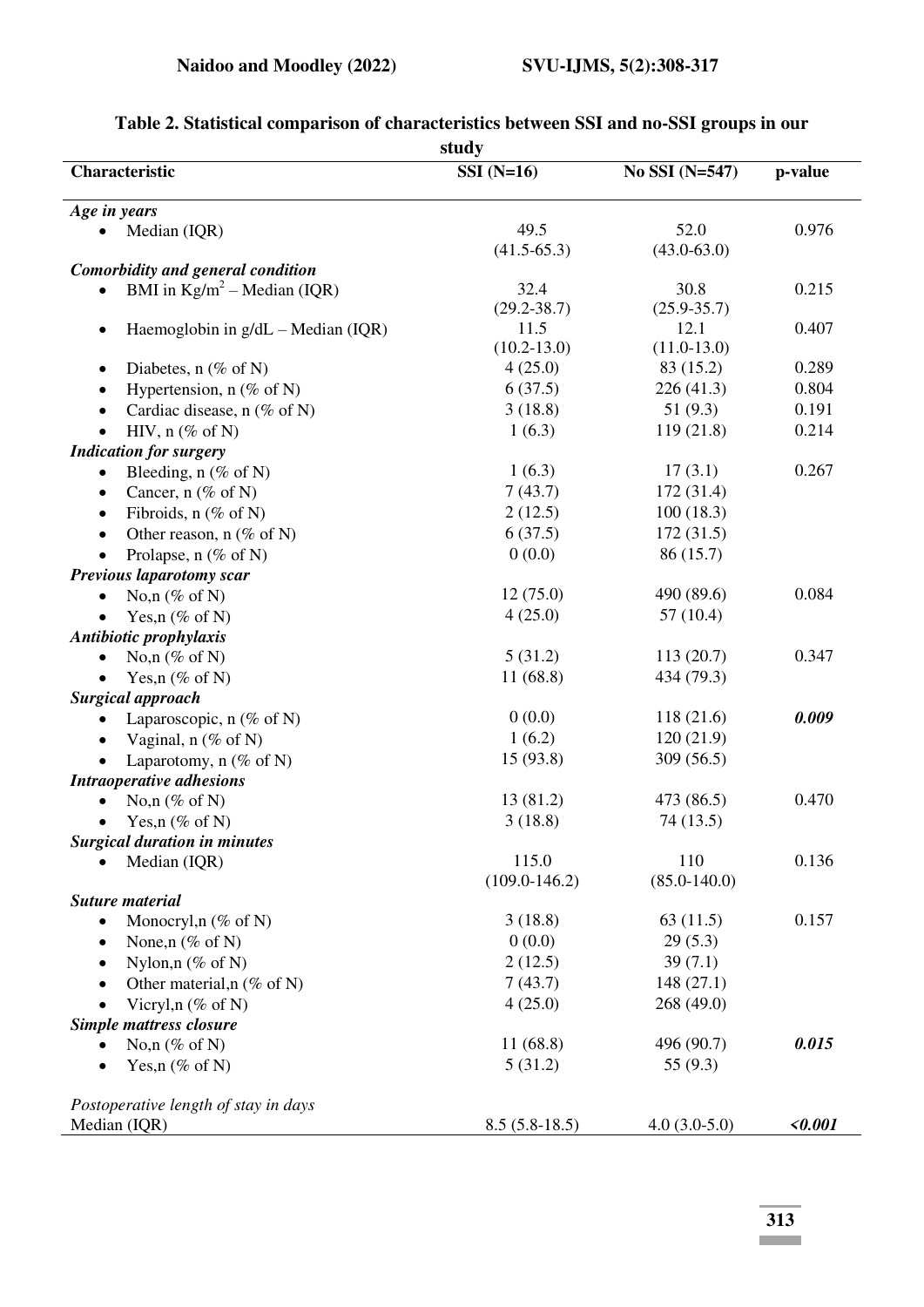| Microorganism                                 | $n$ (% of N=16) |
|-----------------------------------------------|-----------------|
| Acinetobacter baumanni                        | 2(12.5)         |
| Enterococcus faecalis                         | 1(6.3)          |
| Klebsiella pneumoniae                         | 1(6.3)          |
| Proteus vulgaris                              | 1(6.3)          |
| Pseudomonas aeruginosa                        | 4(25.0)         |
| Staphylococcus aureus                         | 2(12.5)         |
| Staphylococcus epidermidis                    | 1(6.3)          |
| Culture-negative SSI (Atypical microorganism) | 4(25.0)         |

## **Table 3. Microbiology of SSI in our study**

#### **Discussion**

There were several key findings from our study. Firstly, we found that the cumulative incidence of SSI in our study sample of 563 South African hysterectomy patients was 2.8%. Secondly, we observed that SSI was associated with increased postoperative length of stay. Thirdly, we found that the laparotomy approach and wound closure using the simple mattress approach was associated with increased SSI. Lastly, the majority of SSIs were attributed to *Pseudomonas aeruginosa*or atypical microorganisms.

The cumulative incidence of SSI following hysterectomy in our South African study sample (cumulative incidence of 2.8%) is similar to that reported in a large American study which reported a cumulative SSI incidence of 2.7%**(Lake et al., 2013)**. This suggests that SSI is an important postoperative complication among hysterectomy patients in both high-income and lower/middleincome countries. However, this does not mean that we should not strive to reduce SSI rates further in our setting, particularly as we found that SSI was associated with increased postoperative length of stay in our resource-constrained setting.

Studies from high-income countries have also reported increased postoperative length of stay in patients with SSI**(Broex et al., 2009; Mahdi et al., 2014; Morgan et al., 2016)**. In these highincome settings, postoperative length of stay is deemed to be the most significant driver of healthcare expenditure**(Broex et al., 2009)**. While economic studies of SSI in Africa are scarce, it can be inferred from the studies conducted in high-income countries that SSI would also contribute to a significant amount of additional healthcare expenditure in African settings through its association with increased postoperative length of stay. Thus, there is also a financial incentive to reduce SSIs in our resource-constrained setting. It is possible that a reduction in SSI incidence among hysterectomy patients in our setting could be achieved through reinforcement of the World Health Organisation's SSI prevention guidelines and other quality improvement initiatives.

Our finding regarding increased SSI in patients who underwent surgery via the laparotomy approach, when compared with the vaginal or laparoscopic approach, is congruent with the existing literature from both high-income countries**(Lake et al., 2013; Morgan et al.,**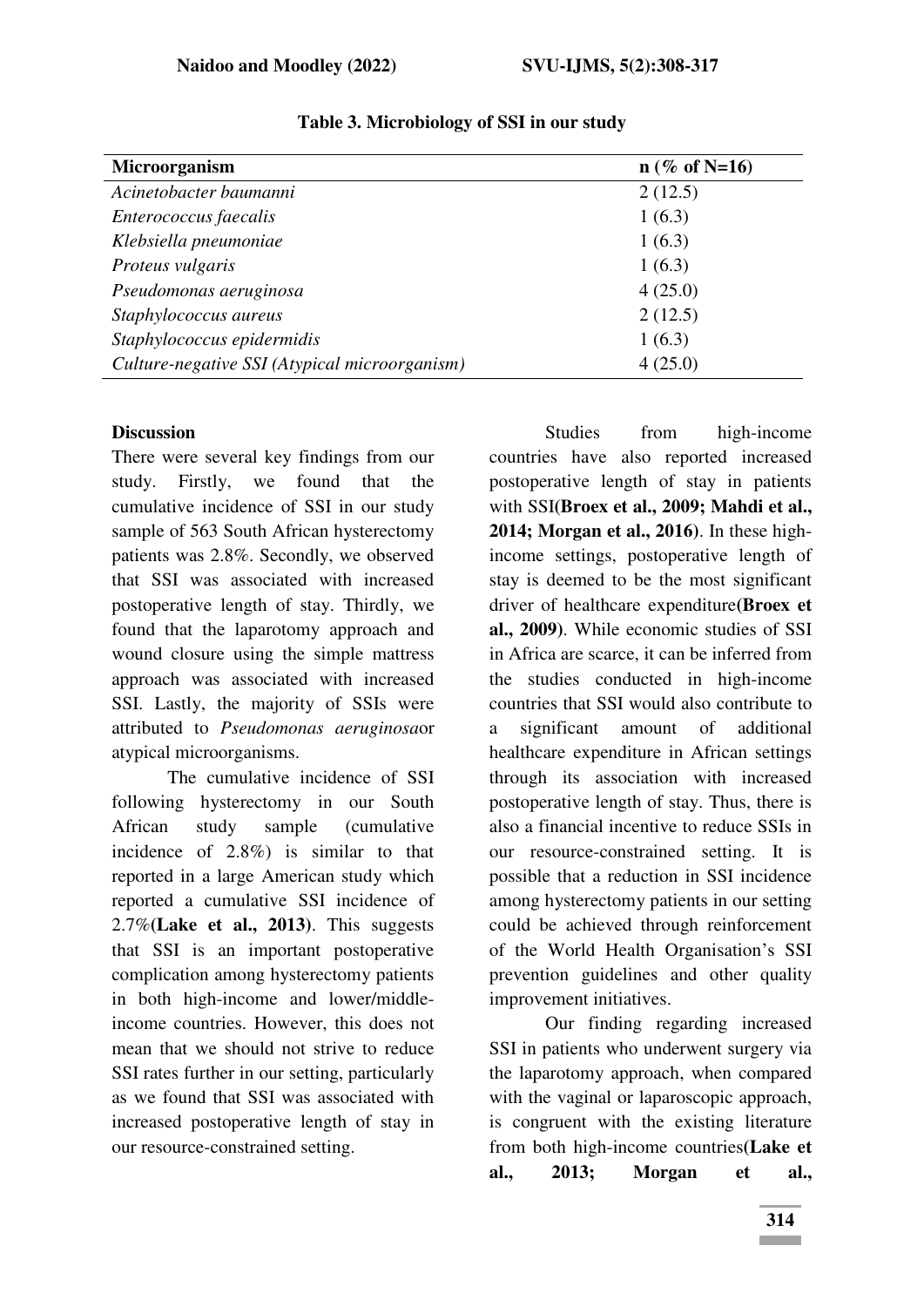**2016)**.Laparotomy creates a large surgical incision**(Hiramatsu, 2019)**, which presents an opportunity for microorganisms to breach the skin barrier and colonize the underlying tissues**(Maurer et al., 2019)**.In patients where the vaginal or laparoscopic approaches are contraindicated, the risk of SSI following surgery with the laparotomy approach should be communicated with the patient prior to surgery. Furthermore, new SSI preventative measures over and above those which are currently used as standard of care should developed and implemented in patients who undergo hysterectomy via the high-risk laparotomy approach. Our finding of increased SSI amongst patients who had wound closure performed via the simple mattress approach might be explained by the differences in long-term wound support provided by interrupted and continuous suturing methods. Interrupted suturing methods, such as the simple mattress approach, do not provide the same longterm mechanical support to the healing wound when compared with continuous suturing methods. Researchers from the Cochrane Collaboration found that the risk of superficial wound dehiscence was lower (Relative Risk: 0.08; 95% Confidence Interval: 0.02-0.35)following closure with continuous suturing methods when compared with interrupted suture methods**(Gurusamy et al., 2014)**.Wound dehiscence can provide an opportunity for microorganisms to colonize the surgical wound and cause SSI.

The high proportion of SSIs in our study which were attributed to *Pseudomonas aeruginosa* is unsurprising, as *Pseudomonas aeruginosa* falls in the category of gram-negative microorganisms

which are frequently isolated from infected surgical wounds of patients who have undergone gynaecologic procedures**(Mangram et al., 1999)**. Of great concern is the high proportion of culture-negative SSIs in our study which were attributed to atypical microorganisms. Culture-negative SSIs have important implications for patient diagnosis and management. Accurate identification of the microorganisms causing an infection is paramount for effective patient management, as it allows for the most appropriate antibiotic therapy to be selected**(Leekha et al., 2011)**. Our research suggests that it might be worth considering revisions to local clinical and diagnostic management algorithms around SSIs in high-risk gynaecologic surgery populations, such as hysterectomy patients.

The main strengths of our study were the large sample size and our comprehensive data on the microbiology of SSI. Our study also had limitations. Our study data was from a single, quaternarylevel facility and our findings might not be completely generalizable to other hospitals in South Africa. In addition, we did not stratify our analysis according to the three SSI categories (Superficial, deepincisional, and organ space SSI) proposed by the Centers for Disease Control **(Mangram et al., 1999)**, because all SSIs in our study were superficial SSIs. Despite these limitations, our study still provides useful epidemiological information on the incidence and microbiology of SSI which improves our understanding of this complication among hysterectomy patients in African settings.

# **Conclusion**

We found that SSI is an important complication in South African patients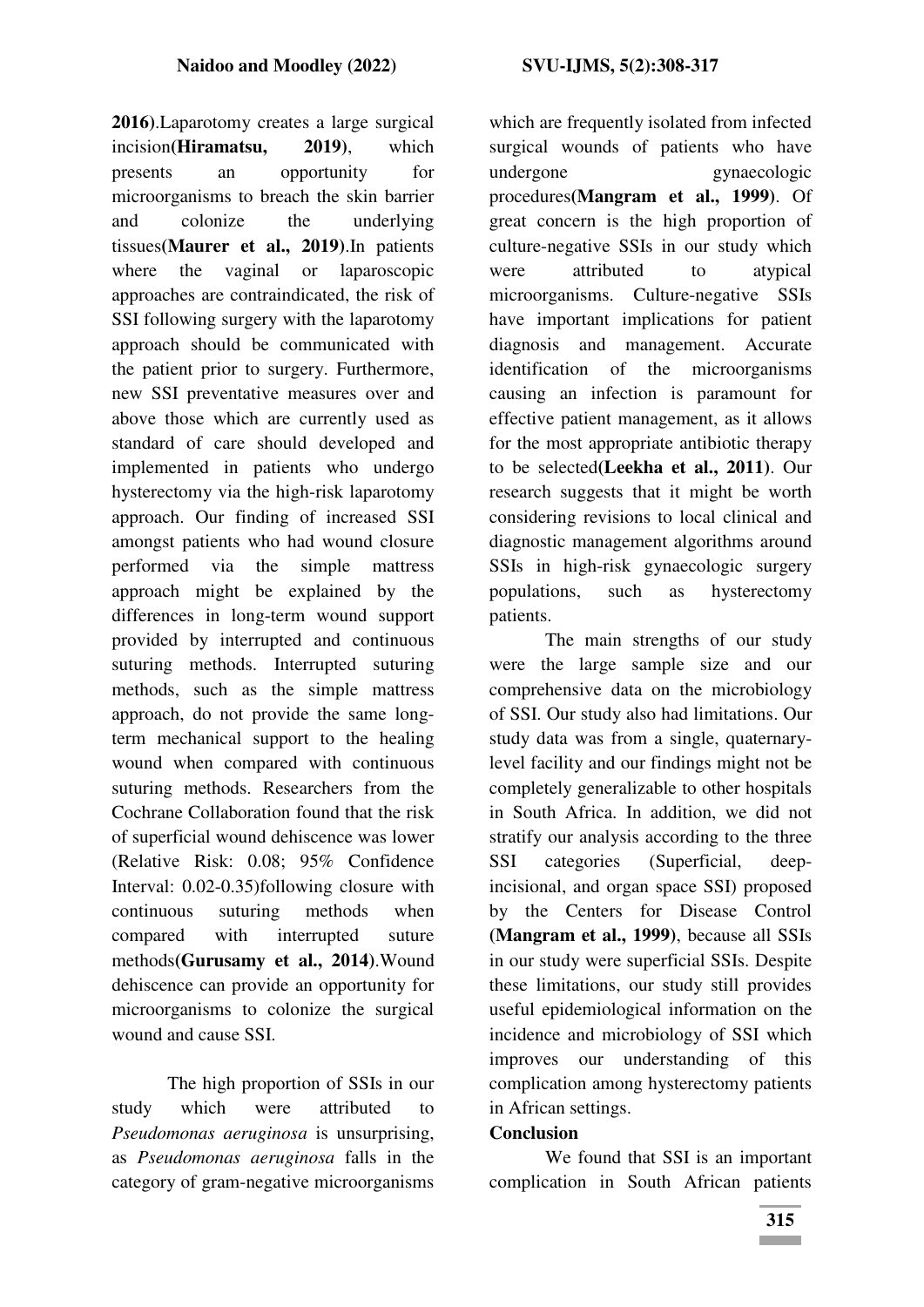undergoing hysterectomy. We confirm that SSI in this patient population not only has an impact on patient morbidity, but also has the potential to increase healthcare resource utilization and subsequent healthcare expenditure in our resourceconstrained setting. The decision to choose the approach for hysterectomy should consider the higher risk of SSI associated

# **References**

- **Biccard B M, Madiba TE. (2015).** The South African Surgical Outcomes Study: A 7-day prospective observational cohort study. South African Medical Journal, 105(6): 465-475.
- **Broex E C, van Asselt AD, Bruggeman CA, van Tiel F H. (2009).** Surgical site infections: how high are the costs? The Journal of Hospital Infection, 72(3): 193-201.
- **Einarsson J I, Suzuki Y. (2009).** Total laparoscopic hysterectomy: 10 steps toward a successful procedure. Reviews in Obstetrics & Gynecology, 2(1): 57-64.
- **Erekson E A,Yip SO, Ciarleglio MM, Fried T R. (2011).** Postoperative complications after gynecologic surgery. Obstetrics and Gynecology, 118(4): 785-793.
- **Gurusamy K S, Toon CD, Allen V B, Davidson B R. (2014).** Continuous versus interrupted skin sutures for non-obstetric surgery. Cochrane Database Syst Rev,(2): Cd010365.
- **Hammer A, Rositch A F, Kahlert J, Gravitt P E, Blaakaer J, Søgaard M. (2015).** Global epidemiology of hysterectomy: possible impact on gynecological

with the laparotomy approach. Interrupted suturing should be carefully considered. Lastly, SSIs with atypical microorganisms present a clinical and diagnostic management challenge in our setting, which might necessitate revisions to local clinical and diagnostic management algorithms.

> cancer rates. American Journal of Obstetrics and Gynecology, 213(1): 23-29.

- **Hiramatsu Y. (2019).** Basic Standard Procedure of Abdominal Hysterectomy: Part 1. Surgery Journal (New York, N.Y.), 5(Suppl 1): S2-s10.
- **Lake A G, McPencow A M, Dick-Biascoechea MA, Martin D K, Erekson EA. (2013).** Surgical site infection after hysterectomy. American Journal of Obstetrics and Gynecology, 209(5): 490.e491- 499.
- **Leekha S, Terrell CL, Edson RS. (2011).** General principles of antimicrobial therapy. Mayo Clinic Proceedings, 86(2): 156-167.
- **Lefebvre G, Allaire C, Jeffrey J, Vilos G, Arneja J, Birch C, et al. (2002).** SOGC clinical guidelines. Hysterectomy. Journal of Obstetrics and Gynaecology Canada, 24(1): 37-61.
- **Mahdi H, Goodrich S, Lockhart D, DeBernardo R, Moslemi-Kebria M. (2014).** Predictors of surgical site infection in women undergoing hysterectomy for benign gynecologic disease: a multicenter analysis using the national surgical